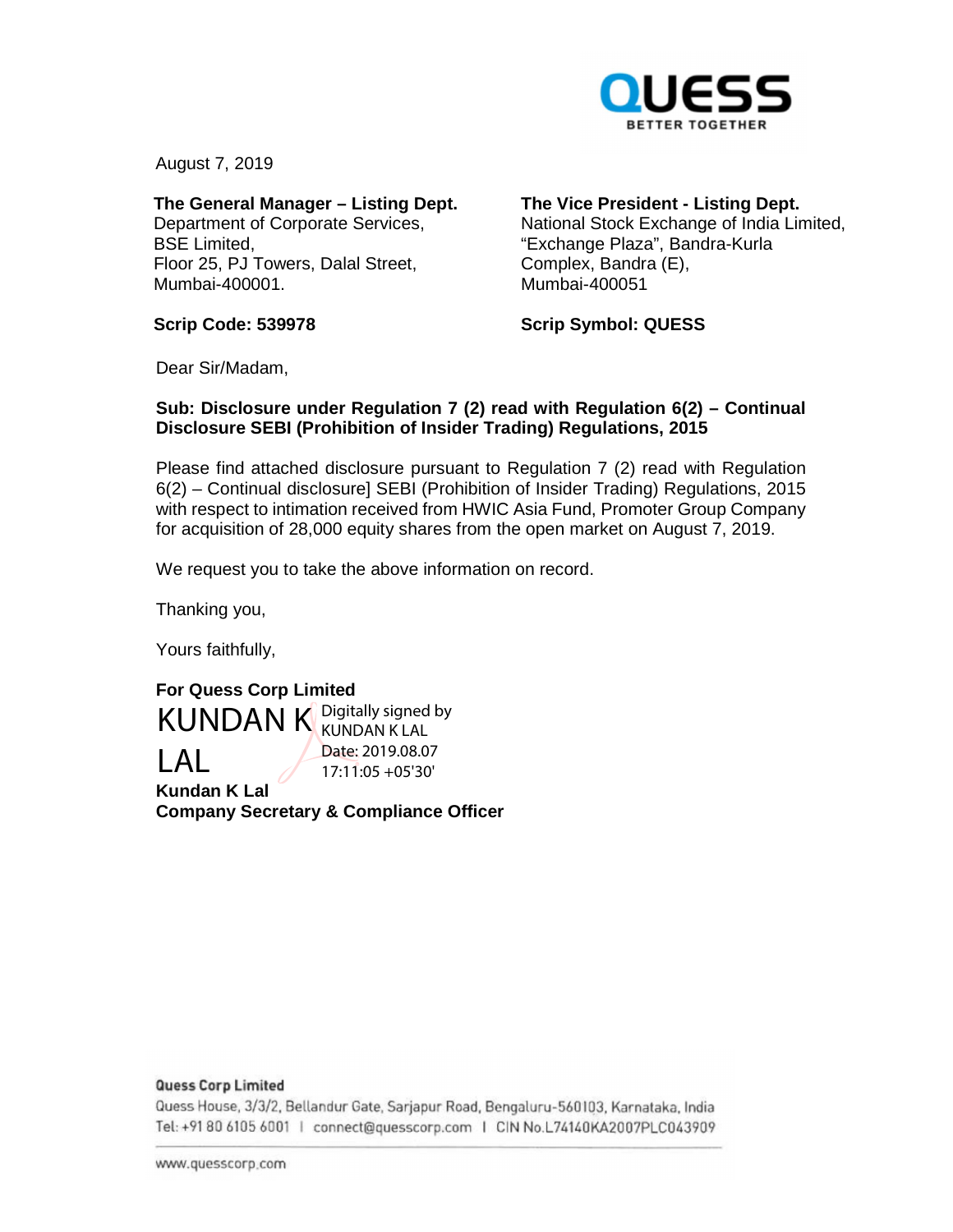# HWIC ASIA FUND

Level l,Maeva Tower, Silicon Avenue, Cybercity, Ebene 72201, Mauritius Tel: (230) 464 3044 Fax: (230) 468 1936

August 7, 2019

To,

The Compliance Officer Quess Corp Limited 3/3/2, Bellandur Gate, Sarjapur Main Road, Bengaluru- 560103 India

Dear Sir/Madam,

# Sub: Compliance with SEBI (Prohibition of Insider Trading) Regulations 2015

Please find attached the Form C as per SEBI (Prohibition of Insider Trading) Regulations, 2015, Regulation  $7(2)$  read with Regulation  $6(2)$  – Continual disclosures.

Kindly take the above on record.

Please acknowledge receipt.

Thank you.

Yours sincerely,

Asia **CARD** The Common **Seal** né. Amy Tan Sze Ping Director On behalf of HWIC Asia Fund

Encl.: As above.